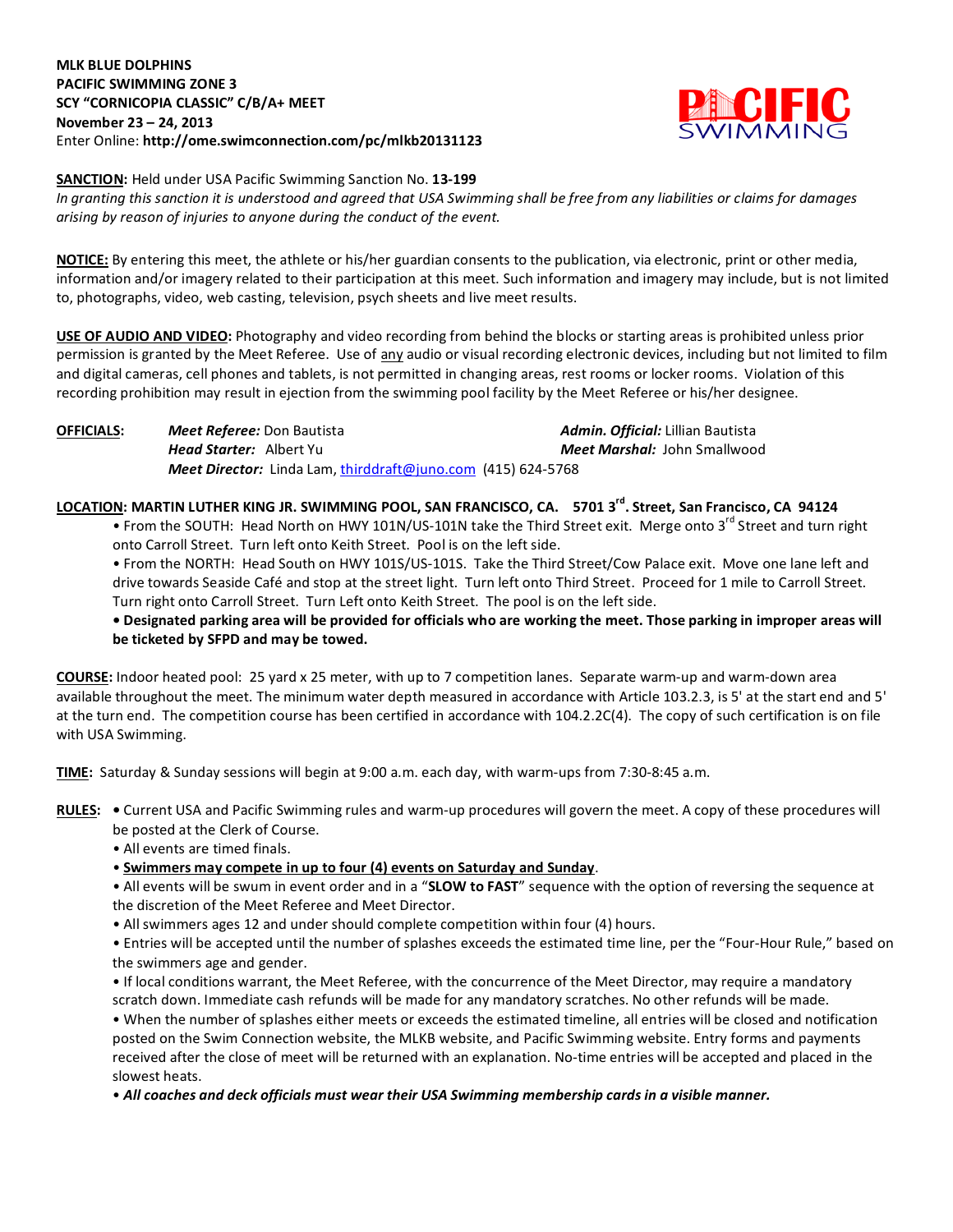**UNACCOMPANIED SWIMMERS:** Any USAS athlete-member competing at the meet must be accompanied by a USA Swimming member-coach for the purposes of athlete supervision during warm-up, competition and warm-down. If a coach-member of the athlete's USAS Club does not attend the meet to serve in said supervisory capacity, it is the responsibility of the swimmer or the swimmer's legal guardian to arrange for supervision by a USA Swimming member-coach. The Meet Director or Meet Referee may assist the swimmer in making arrangements for such supervision; however, it is recommended that such arrangements be made in advance of the meet by the athlete's USAS Club Member-Coach. The swimmer must be certified by a USA Swimming member coach as being proficient in performing a racing start or must start the race in the water. It is the responsibility of the swimmer or the swimmer's legal guardian to ensure compliance with this requirement.

**RESTRICTIONS:** • Smoking and the use of other tobacco products is prohibited on the pool deck, in the locker rooms, in spectator

- seating or standing areas and in all areas used by swimmers, during the meet and during warm-up periods.
- Sale and use of alcoholic beverages is prohibited in all areas of the meet venue.
- All shelters must be properly secured.
- **No glass containers are allowed in the meet venue.**
- **No propane heater is permitted except for snack bar/meet operations.**
- Pop-ups and tents will not be allowed on deck.

•For Fire and Safety purposes, the coaches' area is for coaches only. Swimmers/team members may check in with their coaches but cannot stay there.

• **NO** pets allowed on deck, other than service assistance animals.

**•** Except where venue facilities require otherwise, changing into or out of swimsuits other than in locker rooms or other designated areas is not appropriate and is strongly discouraged.

**ELIGIBILITY: •** Swimmers must be current members of USA-S and enter their name and registration number on the meet entry card as they are shown on their Registration Card. If this is not done, it may be difficult to match the swimmer with the registration and times database.

• The meet host must check all swimmer registrations against the SWIMS database; if found to be not registered, the Meet Director shall accept the registration at the meet (a \$10 surcharge will be added to the regular registration fee). Duplicate registrations will be refunded by mail.

• Swimmers in the "A" Division must have met at least the "PC-A" time standard. Swimmers in the "B" Division must have

met at least the "PC-B" time standard. All entry times slower than the listed "PC-B" time standard will be in the "C" Division. **•** Entry times submitted for this meet will be checked against a computer database and may be changed in accordance with Pacific Swimming Entry Time Verification Procedures.

• Disabled swimmers are welcomed to attend this meet and should contact the Meet Director regarding special

accommodations on entry times and seeding, per Pacific Swimming policy.

• The swimmer's age will be the age of the swimmer on the first day of the meet.

**ENTRY FEES: \$2.75** per event, **\$8.00** participation fee per swimmer. Entries will be rejected if payment is not sent at time of request.

| Make check payable to: | <b>SFRPD</b>                         |
|------------------------|--------------------------------------|
| Mail with entries to:  | Re: MLK Swim Meet Entries            |
|                        | Martin Luther King Jr. Swimming Pool |
|                        | 5701 3 <sup>rd</sup> Street          |
|                        | San Francisco, CA 94124              |

**MAILED OR HAND DELIVERED ENTRIES**: Entries must be on the attached consolidated entry form. Forms must be filled out completely and printed clearly with swimmer's best time. Entries must be postmarked by midnight, Wednesday, **November 13** or hand delivered to Martin Luther King Jr. Swimming Pool, 5701 3<sup>rd</sup> Street, San Francisco, CA 94124 by 5:00 p.m. Wednesday, **November 13, 2013**. No late entries will be accepted. No refunds will be made, except mandatory scratch downs. Requests for confirmation of receipt of entries should include a self-addressed envelope.

**ONLINE ENTRIES:** To enter online go to **http://ome.swimconnection.com/pc/mlkb20131123** to receive an immediate entry confirmation. This method requires payment by credit card. Swim Connection LLC charges a processing fee for this service, equal to \$1 per swimmer plus 5% of the total Entry Fees. Please note that the processing fee is a separate fee from the Entry Fees. If you do not wish to pay the processing fee, enter the meet using a mail entry. **Entering online is a convenience, is completely voluntary, and is in no way required or expected of a swimmer by Pacific Swimming.** Online entries will be accepted through 11:59 p.m. Wednesday, November 13, 2013.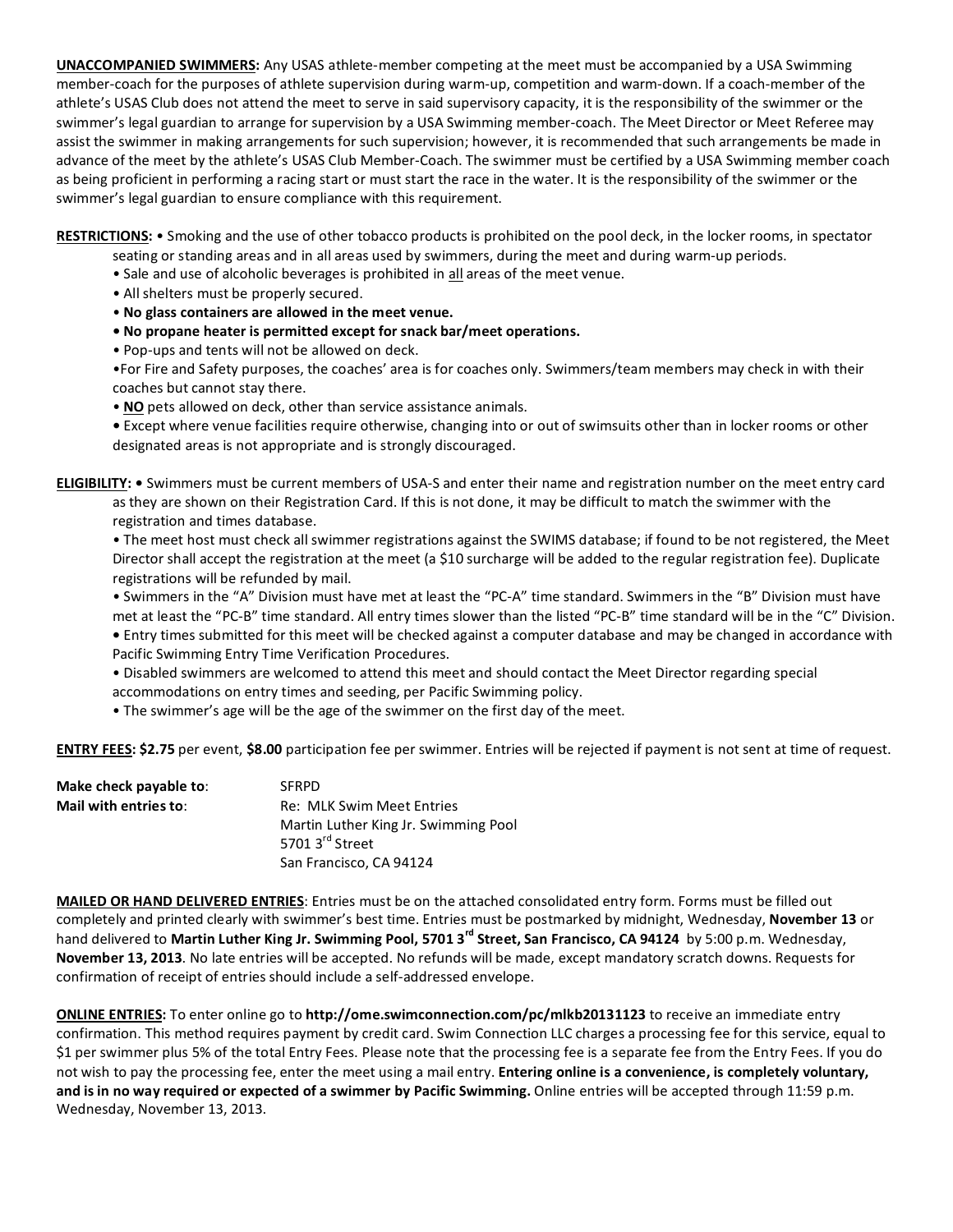**CHECK-IN:** The meet will be deck seeded. Swimmers must check-in at the Clerk-of-Course. Close of check-in for all events shall be no more than 60 minutes before the estimated time of the start of the first heat of the event. No event shall be closed more than 30 minutes before the scheduled start of the session. Swimmers who do not check-in will not be allowed to compete in the event.

**SCRATCHES:** Any swimmers not reporting for, or competing in an individual timed final event shall not be penalized.

**AWARDS:** Ribbons will be awarded to 1st through 8th place finishers in the A+, B and C divisions for each event and age group. 13 & OV events will be awarded as 13-14, 15-16, and 17-18 Age Groups. Swimmers aged 19 and over will not be awarded. "A" medals will be awarded to swimmers achieving new "A" times swum during this meet only.

**ADMISSION:** FREE. A two-day program will be available for \$5.00

**REFRESHMENTS:** A snack bar will be available serving hot breakfast, hot lunches, and other nutritious items and beverages. Coaches and working deck officials will be provided lunch. Hospitality will serve refreshments to timers and volunteers.

**MISCELLANEOUS:** No overnight parking is allowed. Facilities will not be provided after meet hours.

**MINIMUM OFFICIALS:** One half-hour before the scheduled start of each session, the Meet Referee shall conduct an inventory of Officials, and shall compare the number of swimmers present against the number of Officials present representing each team. No more than 3 days after close of entries, Meet management (referee or director) shall contact the representative from each team participating, and provide a preliminary inventory. Each team shall, by the start of the meet, provide to the Meet Director or designee a list of Officials who have agreed to represent that team during the meet, in accordance with the following table:

| <b>Number of Swimmers Competing in Meet</b> | <b>Trained and Carded Officials Requested</b> |
|---------------------------------------------|-----------------------------------------------|
| $1 - 10$                                    |                                               |
| $11 - 25$                                   |                                               |
| $26 - 50$                                   |                                               |
| 51-75                                       |                                               |
| 76-100                                      |                                               |
| 101 or more                                 |                                               |

*\*Zone 3 Pacific Swimming will include Colorado, Intermediary/Chief Timing Judge, and S.A.M.M.S Computer Operators into the count of Officials for a session: these positions are not carded. Zone 3 Pacific Swimming will accept Trainees into the count of Officials for a session, so long as they are carded.*

## **EVENT SUMMARY**

| SATURDAY, NOVEMBER 23, 2013 |                 |                 |             |  |  |  |  |  |  |
|-----------------------------|-----------------|-----------------|-------------|--|--|--|--|--|--|
| 8 & Under<br>$9 - 10$       |                 | $11 - 12$       | $13 - Over$ |  |  |  |  |  |  |
| 25 Back                     | 100 Back        | 100 Back        | 100 Back    |  |  |  |  |  |  |
| 50 Free                     | <b>100 Free</b> | <b>100 Free</b> | 200 Free    |  |  |  |  |  |  |
| 25 Fly                      | 50 Fly          | 50 Fly          | 100 Fly     |  |  |  |  |  |  |
| 50 Breast                   | 100 Breast      |                 | 100 Breast  |  |  |  |  |  |  |
|                             |                 |                 | 400 I.M.    |  |  |  |  |  |  |

| SUNDAY, NOVEMBER 24, 2013 |           |           |                 |  |  |  |  |  |  |
|---------------------------|-----------|-----------|-----------------|--|--|--|--|--|--|
| 8 & Under                 | $9 - 10$  | $11 - 12$ | 13 - Over       |  |  |  |  |  |  |
| 50 Back                   | 50 Back   | 50 Back   | <b>100 Free</b> |  |  |  |  |  |  |
| 25 Free                   | 50 Free   | 50 Free   | 50 Free         |  |  |  |  |  |  |
| 100 I.M.                  | 100 I.M.  | 100 I.M.  | 200 I.M.        |  |  |  |  |  |  |
| 25 Breast                 | 50 Breast | 50 Breast | 200 Breast      |  |  |  |  |  |  |
|                           |           |           |                 |  |  |  |  |  |  |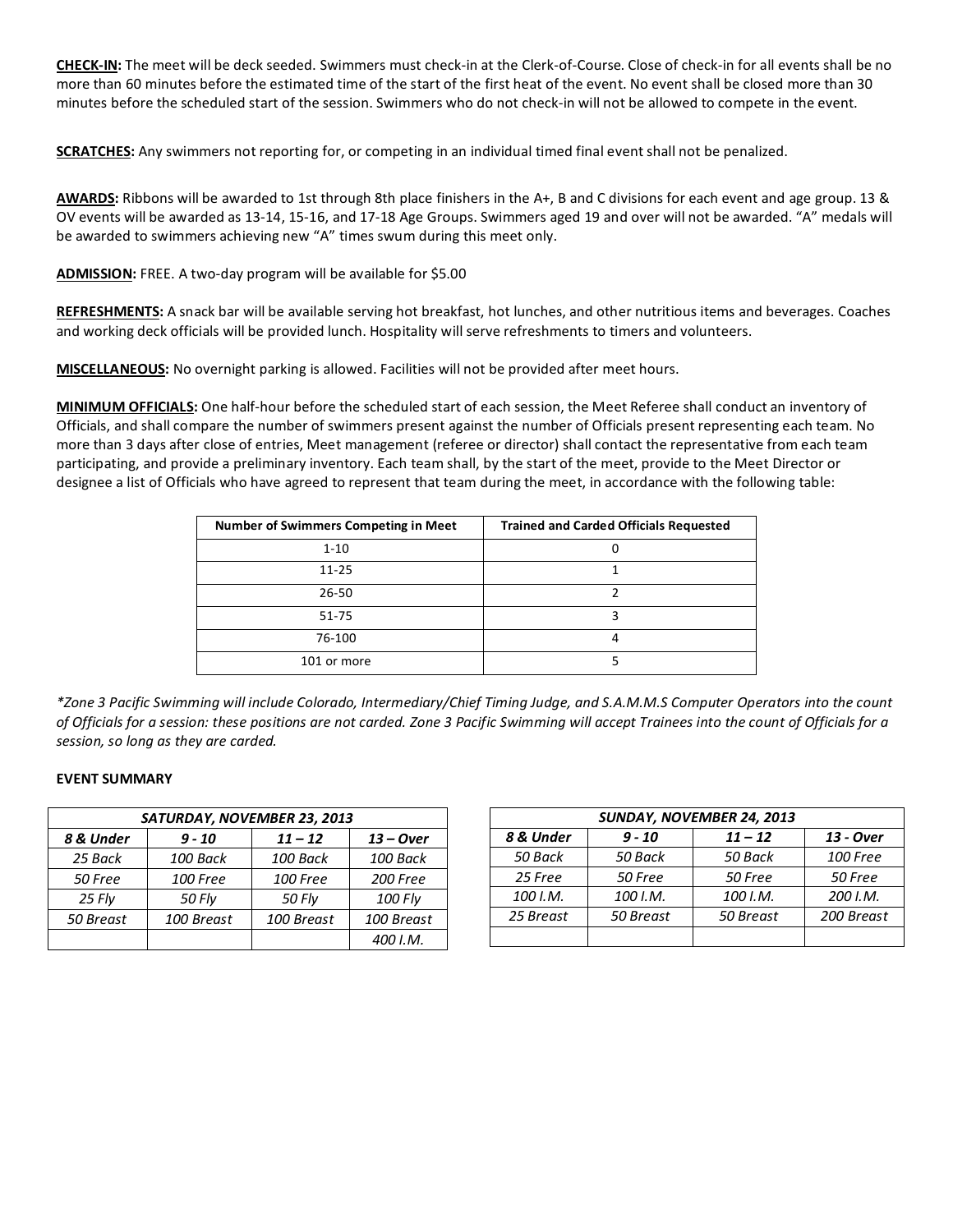# **MLK BLUE DOLPHINS SCY C/B/A+**

# **SCHEDULE OF EVENTS**

|                |                                          |                | SCHEDULE OF EVENTS |                                          |             |  |  |
|----------------|------------------------------------------|----------------|--------------------|------------------------------------------|-------------|--|--|
|                | <b>SATURDAY, NOVEMBER 23</b>             |                |                    | <b>SUNDAY, NOVEMBER 24</b>               |             |  |  |
| <b>GIRLS</b>   | <b>EVENT DESCRIPTION &amp; AGE GROUP</b> | <b>BOYS</b>    | <b>GIRLS</b>       | <b>EVENT DESCRIPTION &amp; AGE GROUP</b> | <b>BOYS</b> |  |  |
| $\mathbf{1}$   | 13 - Over 100 Back                       | $\overline{2}$ | 35                 | 11-12 50 Back                            | 36          |  |  |
| 3              | 11-12 100 Back                           | 4              | 37                 | 9-10 50 Back                             | 38          |  |  |
| 5              | 9-10 100 Back                            | 6              | 39                 | 8 & Under 50 Back                        | 40          |  |  |
| $\overline{7}$ | 8 & U 25 Back                            | 8              | 41                 | 13 & Over 100 Free                       | 42          |  |  |
| 9              | 13 & Over 200 Free                       | 10             | 43                 | 11-12 50 Free                            | 44          |  |  |
| 11             | 11-12 100 Free                           | 12             | 45                 | 9-10 50 Free                             | 46          |  |  |
| 13             | 9-10 100 Free                            | 14             | 47                 | 8 & Under 25 Free                        | 48          |  |  |
| 15             | 8 & U 50 Free                            | 16             | 49                 | 13 & Over 50 Free                        | 50          |  |  |
| 17             | 13 & Over 100 Fly                        | 18             | 51                 | 11-12 100 I.M.                           | 52          |  |  |
| 19             | 11-12 50 Fly                             | 20             | 53                 | 9-10 100 I.M.                            | 54          |  |  |
| 21             | 9-10 50 Fly                              | 22             | 55                 | 8 & Under 100 I.M.                       | 56          |  |  |
| 23             | 8 & Under 25 Fly                         | 24             | 57                 | 13 & Over 200 I.M.                       | 58          |  |  |
| 25             | 13 & Over 100 Breast                     | 26             | 59                 | 11-12 50 Breast                          | 60          |  |  |
| 27             | 11-12 100 Breast                         | 28             | 61                 | 9-10 50 Breast                           | 62          |  |  |
| 29             | 9-10 100 Breast                          | 30             | 63                 | 8 & Under 25 Breast                      | 64          |  |  |
| 31             | 8 & Under 50 Breast                      | 32             | 65                 | 13 & Over 200 Breast                     | 66          |  |  |
| 33             | 13 & Over 400 I.M.                       | 34             |                    |                                          |             |  |  |